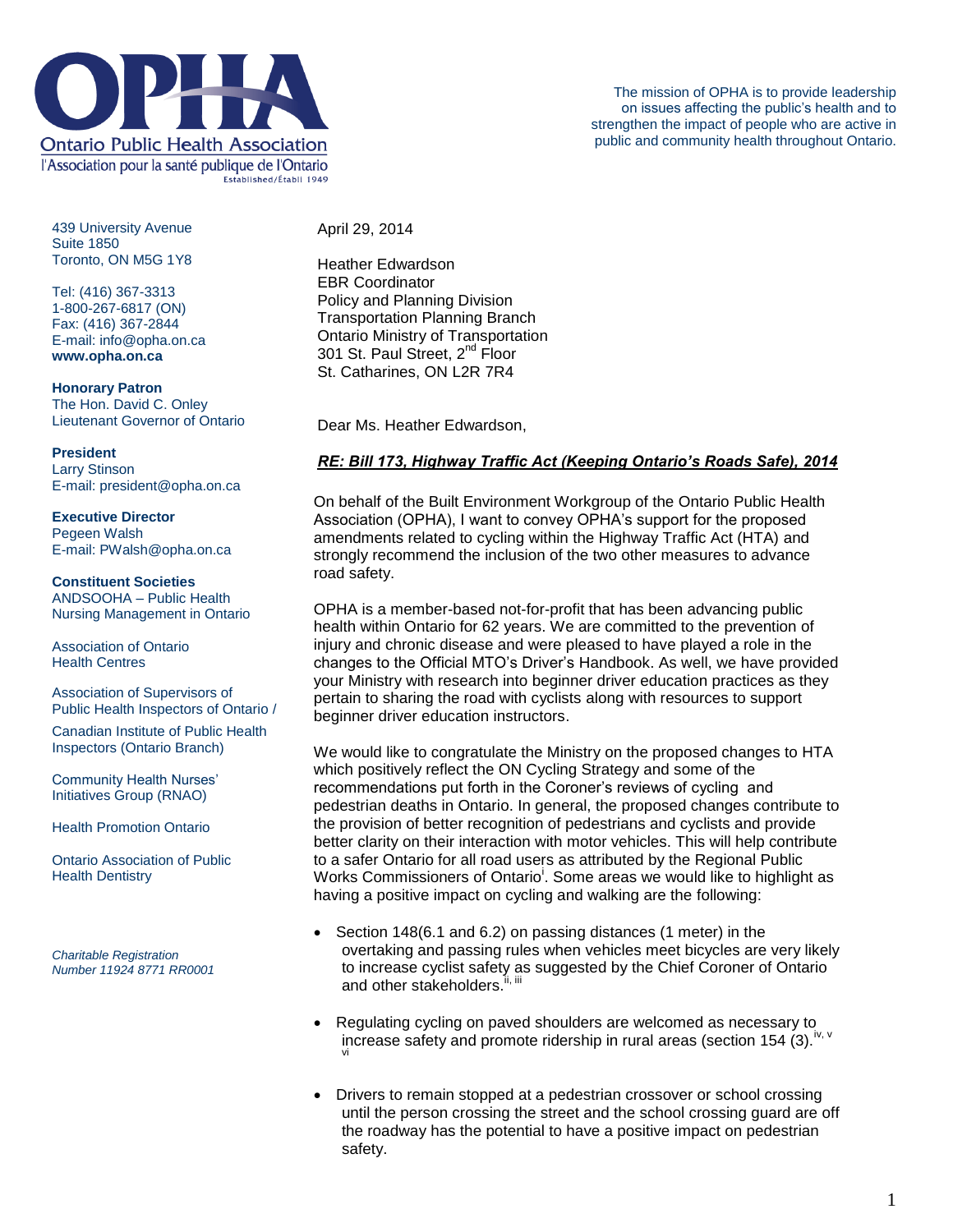- The new definition and regulation of bicycle traffic control signals increases the tools available for local municipality consideration and increased safety.
- Permitting cyclists to carry a rear flashing red lamp and the repeal of fines in HTA section 62 (18) add more flexibility to bicycle users.
- Permitting bicycle lanes in opposed direction of traffic (sections 144 (32e), 147 (2) and 153 (2, 3)) will provide more options for increased connectivity in areas where local municipalities consider appropriate.<sup>vii</sup>
- Increasing fines for users of motor vehicles who open their door without consideration of upcoming bicycle traffic are also welcomed.

In addition to the new measures already included within Bill 173, we would like to recommend two additional changes that would have a significant impact on safety for cyclists and pedestrians.

- *1. To offer additional tools or directions for local municipalities to lower the unsigned default speed limit. Section 128 of the current HTA sets 50km/h as the default speed limit within a local municipality.*  Motor vehicle speeds above 40km/h and higher have clearly been identified in the literature as a core factor for increased cycling and pedestrian risk.<sup>viii ix x</sup>This is highlighted by 2012 Chief Coroner of Ontario review of pedestrian deaths, which recommends changes to the HTA to allow municipalities to reduce speeds to 40 kilometres an hour on residential streets from the current limit of 50 kilometres an hour. $x_i$
- *2. To consider clarifying the use of safe pedestrian crossings by municipalities in appropriate midblock areas.*  In the current HTA, more clarity is needed since protected pedestrian crossings are only

regulated at locations where vehicles are controlled by a limited number of signal tools. Bill 173 only refers to future regulations but misses the opportunity to provide municipalities with more options to implement mid-block crossings in relevant areas (section 140 (8)). Mid-block pedestrian crossings have been identified as important to improve pedestrian safety and .<br>connectivity. <sup>xii</sup>

We thank your Ministry for the opportunity to provide input and we would welcome further consultation to continue to advance road safety in Ontario.

Yours sincerely,

Larry Stinson President Ontario Public Health Association